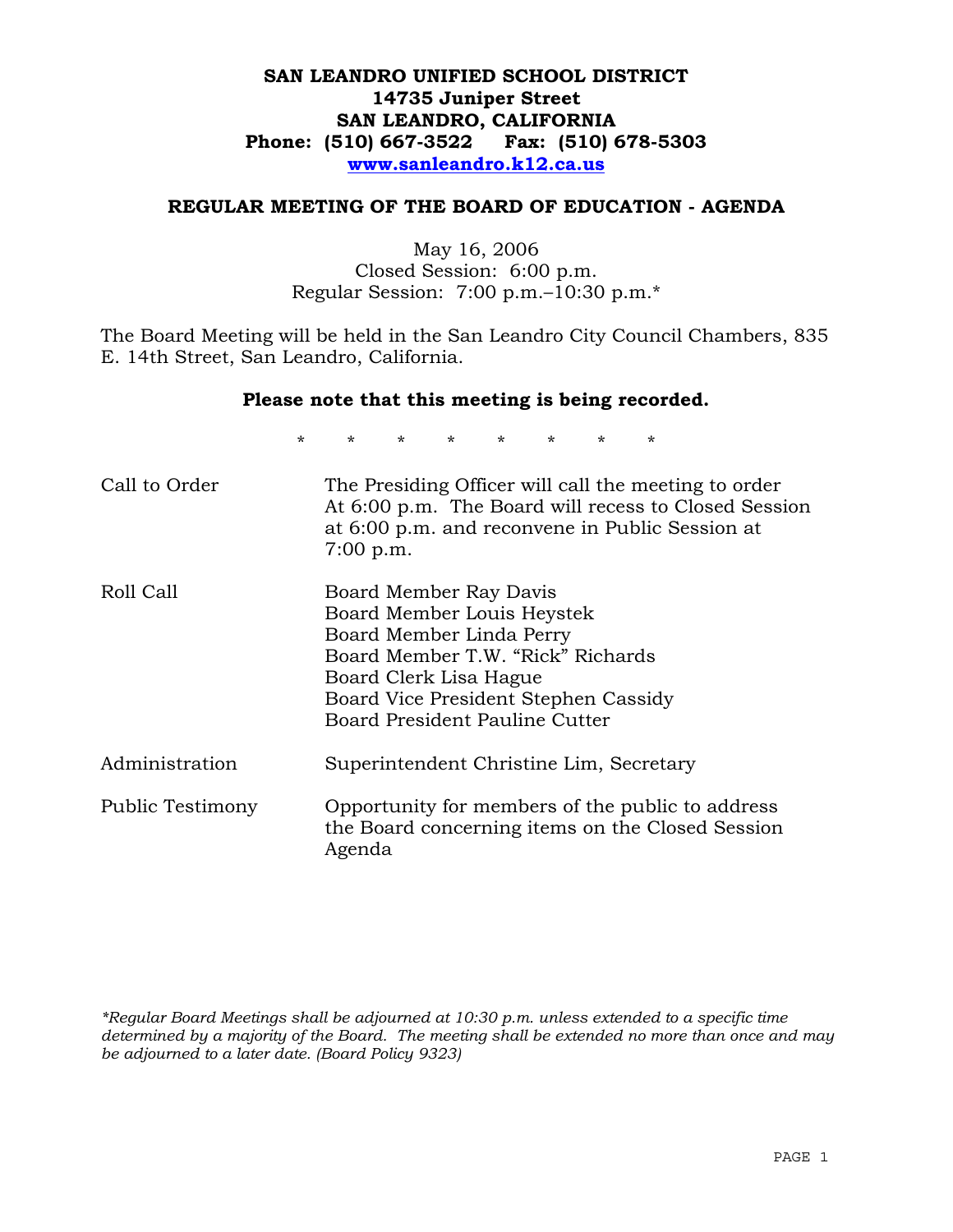Prior to the Public Session, the Board will meet in Closed Session pursuant to Education Code Sections 35146 and 48918(c) and Government Code Section 54957 and 54956.9.

- a) Student Expulsions
- b) Public Employee Performance Evaluation, Title: Superintendent's Evaluation
- c) Conference with Legal Counsel Anticipated Litigation Significant exposure to litigation
- d) Conference with Legal Counsel Existing Litigation

| Report Closed<br><b>Session Action</b> | Motion __________ Second __________ Vote ________ |                                         |                                                                                                                                                                                                                                                                                                                                                                                                                                                                                                                                                                                                                                                                                                                                                                                                                                                                                                                                                                                                                        |
|----------------------------------------|---------------------------------------------------|-----------------------------------------|------------------------------------------------------------------------------------------------------------------------------------------------------------------------------------------------------------------------------------------------------------------------------------------------------------------------------------------------------------------------------------------------------------------------------------------------------------------------------------------------------------------------------------------------------------------------------------------------------------------------------------------------------------------------------------------------------------------------------------------------------------------------------------------------------------------------------------------------------------------------------------------------------------------------------------------------------------------------------------------------------------------------|
| Pledge of Allegiance                   |                                                   |                                         |                                                                                                                                                                                                                                                                                                                                                                                                                                                                                                                                                                                                                                                                                                                                                                                                                                                                                                                                                                                                                        |
| Approve Agenda                         | Motion __________ Second __________ Vote ________ |                                         | Approve the Regular Meeting Agenda of May 16, 2006                                                                                                                                                                                                                                                                                                                                                                                                                                                                                                                                                                                                                                                                                                                                                                                                                                                                                                                                                                     |
| Legal Statement                        | 54954.2(a)                                        |                                         | Members of the audience who wish to address the<br>Board are asked to complete the yellow card available at<br>the entrance and submit it to the Board's Administrative<br>Assistant. Speakers who have completed the card will be<br>called when the item is reached on the agenda or, for<br>non-agenda items, during the Public Testimony. Cards<br>are to be turned in before the item is reached on the<br>agenda. Please note that this meeting is being recorded.<br>State law prohibits the Board of Education from taking<br>any action on or discussing items that are not on the<br>posted agenda except to A) briefly respond to statements<br>made or questions posed by the public in attendance; B)<br>ask questions for clarification; C) provide a reference to a<br>staff member or other resource for factual information in<br>response to the inquiry; or D) ask a staff member to<br>report back on the matter at the next meeting and/or put<br>it on a future agenda. (Government Code Section |
| <b>REPORTS</b>                         |                                                   | <b>Student Representatives' Reports</b> |                                                                                                                                                                                                                                                                                                                                                                                                                                                                                                                                                                                                                                                                                                                                                                                                                                                                                                                                                                                                                        |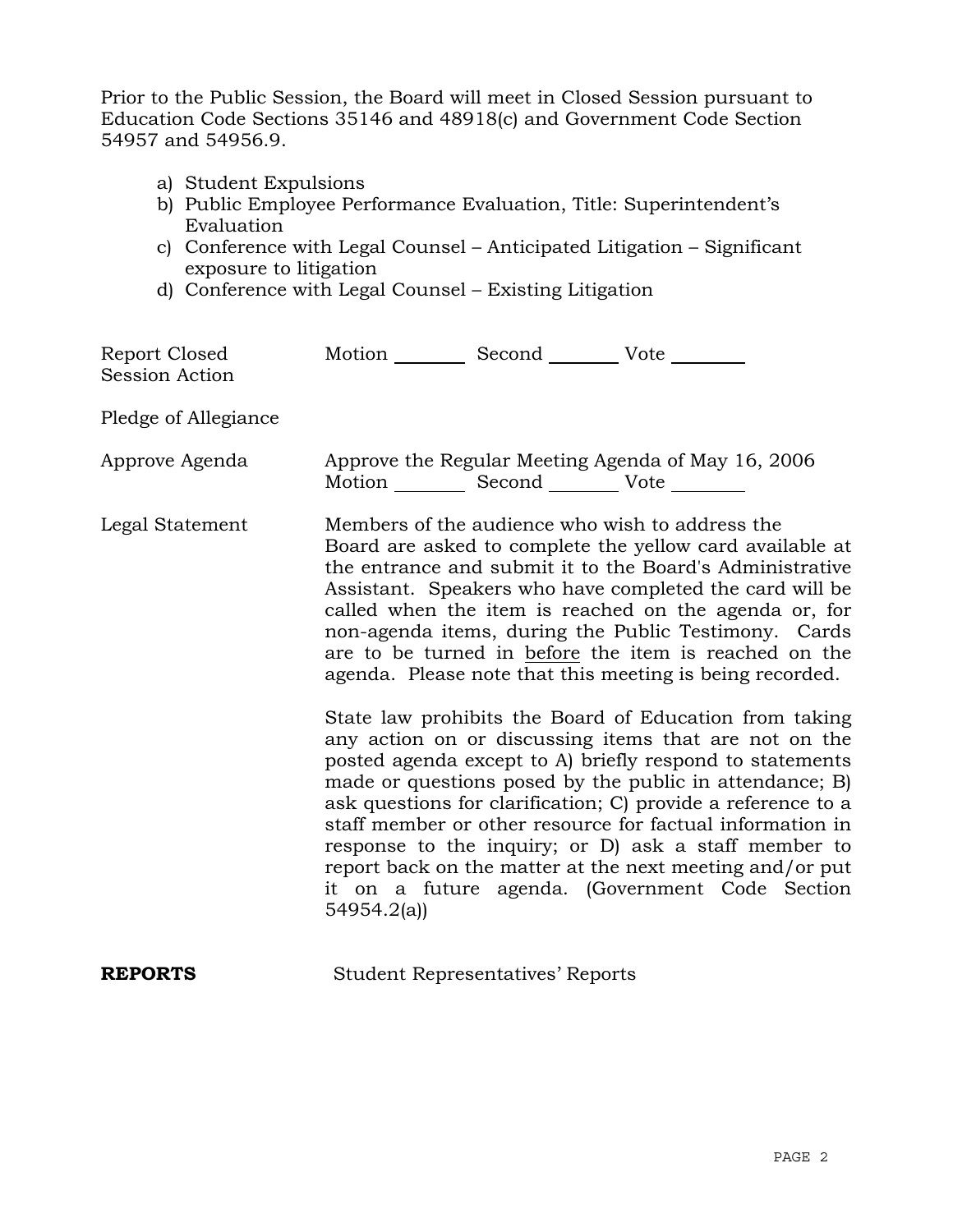# **PRESENTATIONS**

- Certificates of Commendation will be presented to the following recipients of the Mid-Alameda County Special Education Local Plan Area (MAC SELPA) "Excellence in Special Education Award" for their dedicated, compassionate and outstanding service to the Special Education students of San Leandro:
	- Meredith Miller, Speech Teacher, Monroe Elementary
	- Nuna Mingo, RSP Teacher, Madison Elementary
	- Sara Mireles, RSP Teacher, Roosevelt Elementary
	- Sarah Wood, SDC Teacher, Madison Elementary

# **PUBLIC HEARING AT 7:25 PM**

A public hearing will be held on the AB 825 Transfers as required by Education Code 41500.

# **PUBLIC TESTIMONY ON NON-AGENDA ITEMS**

# **RECESS TO FACILITIES WORKSHOP #5**

- Review History and Process
- Review All Options Considered
- Updates on:
	- 1. Options to address overcrowding at secondary level
	- 2. District wide modernization needs
- Bond Revenue and Timeline
- Next Steps

**REPORTS** Correspondence Superintendent's Report Board Representatives' Reports

- Alameda County School Boards Assn.
- Eden Area Regional Occupational Program
- Mid-Alameda County Special Education Local Plan Area
- San Leandro Collaborative
- San Leandro Chamber of Commerce Community Partners Committee

### **CONSENT ITEMS**

These items are considered routine and may be enacted by a single motion. At the request of any member of the Board, any item on the consent agenda shall be removed and given individual consideration for action as a regular agenda item.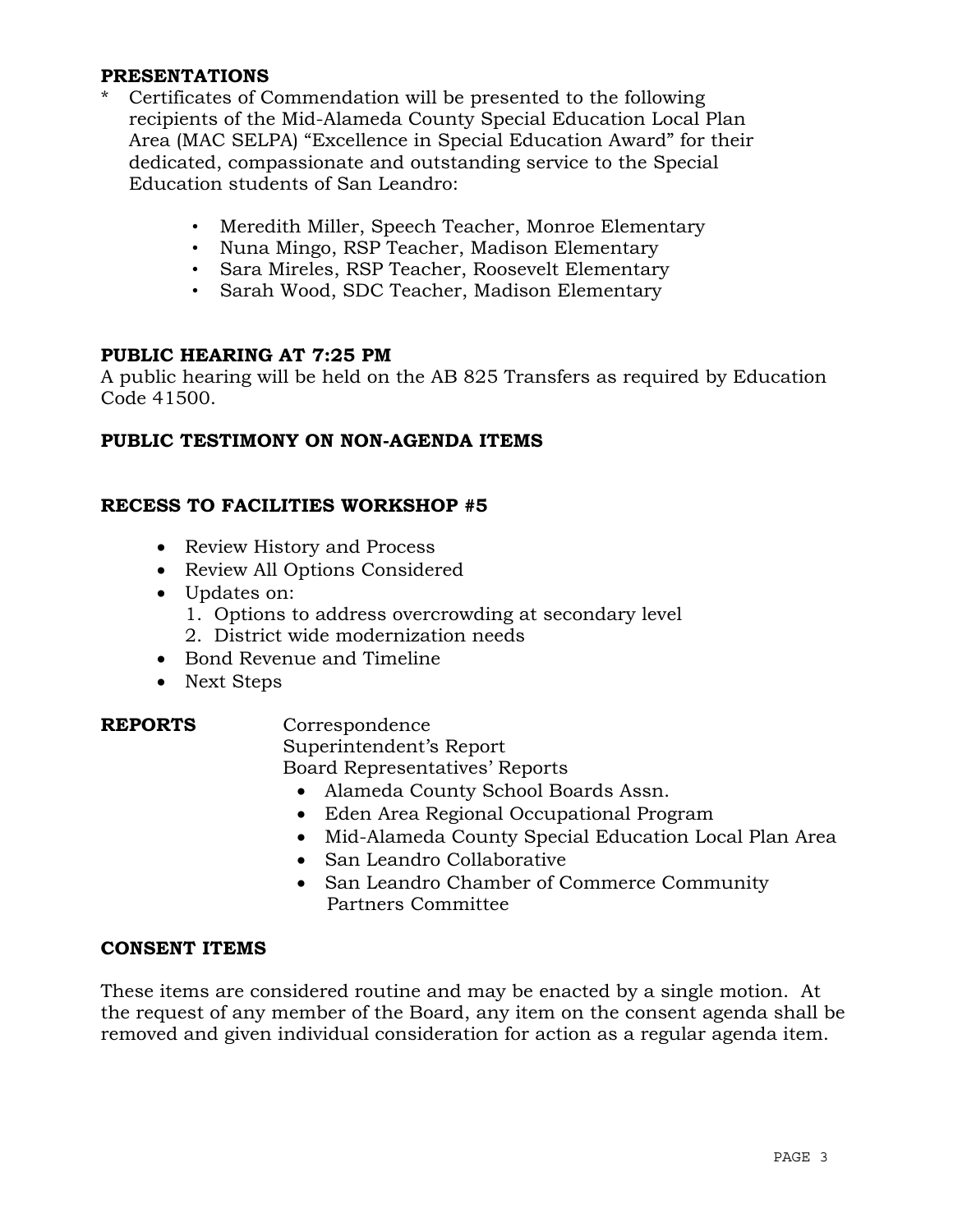# General Services

| $1.1 - C$<br>Resolution #06-24<br><b>Board Compensation</b>               | <b>Staff Recommendation:</b><br>Adopt Resolution #06-24 to certify that Board<br>Member Ray Davis was absent from the April 25,<br>2006 Board meeting due to hardship.<br>Motion Second Vote |  |  |  |
|---------------------------------------------------------------------------|----------------------------------------------------------------------------------------------------------------------------------------------------------------------------------------------|--|--|--|
| Human Resources                                                           |                                                                                                                                                                                              |  |  |  |
| $2.1-C$<br>Acceptance of<br>Personnel Report                              | Staff Recommendation:<br>Accept Personnel Report as submitted.<br>Motion _________ Second __________ Vote _______                                                                            |  |  |  |
| $2.2 - C$<br>Renewal of Student<br>Teaching Agreements                    | Staff Recommendation:<br>Approval of Student Teaching Agreement with<br>Chapman University College of Bay Area                                                                               |  |  |  |
|                                                                           | Motion _________ Second __________ Vote _______                                                                                                                                              |  |  |  |
| <b>Educational Services</b>                                               |                                                                                                                                                                                              |  |  |  |
| $3.1-C$<br>Recommendation from<br>Administrative Panel<br>for Expulsion   | Staff Recommendation:<br>Approve the Administrative Panel's<br>recommendation for expulsion for student<br>E42-05-06.<br>Motion Second Vote                                                  |  |  |  |
| $3.2 - C$<br>Recommendation from<br>Administrative Panel<br>for Expulsion | <b>Staff Recommendation:</b><br>Approve the Administrative Panel's<br>recommendation for expulsion for student<br>E43-05-06.<br>Motion _________ Second __________ Vote _______              |  |  |  |
| $3.3-C$<br>Recommendation from<br>Administrative Panel<br>for Expulsion   | <b>Staff Recommendation:</b><br>Approve the Administrative Panel's<br>recommendation for expulsion for student<br>E45-05-06.<br>Motion Second Vote                                           |  |  |  |
| $3.4-C$<br>Recommendation from<br>Administrative Panel<br>for Expulsion   | Staff Recommendation:<br>Approve the Administrative Panel's<br>recommendation for expulsion for student<br>E48-05-06.<br>Motion _________ Second __________ Vote _______                     |  |  |  |
| $3.5-C$<br>Recommendation from<br>Administrative Panel                    | Staff Recommendation:<br>Approve the Administrative Panel's<br>recommendation for expulsion for student                                                                                      |  |  |  |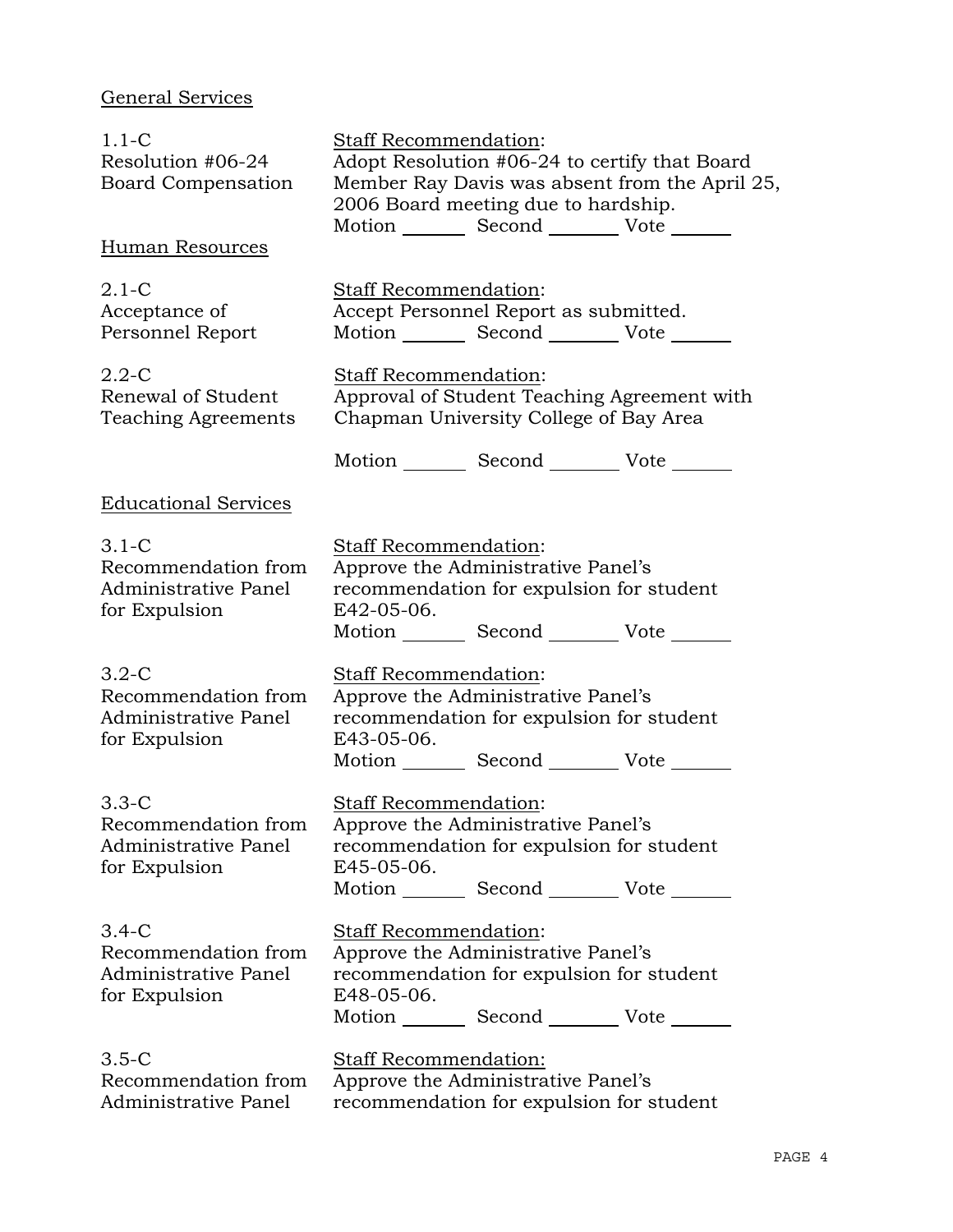| for Expulsion                                                                                  | E49-05-06.                                                                     |                                                 |  |  |
|------------------------------------------------------------------------------------------------|--------------------------------------------------------------------------------|-------------------------------------------------|--|--|
|                                                                                                |                                                                                | Motion Second Vote                              |  |  |
| $3.6-C$<br>Staff Recommendation:                                                               |                                                                                |                                                 |  |  |
| Recommendation from                                                                            | Approve the Administrative Panel's                                             |                                                 |  |  |
| Administrative Panel                                                                           |                                                                                |                                                 |  |  |
| for Expulsion                                                                                  | recommendation for expulsion for student<br>E50-05-06.                         |                                                 |  |  |
|                                                                                                |                                                                                | Motion Second Vote                              |  |  |
|                                                                                                |                                                                                |                                                 |  |  |
| $3.7-C$                                                                                        | Staff Recommendation:                                                          |                                                 |  |  |
| Recommendation from                                                                            |                                                                                | Approve the Administrative Panel's              |  |  |
| Administrative Panel                                                                           |                                                                                | recommendation for expulsion for student        |  |  |
| for Expulsion                                                                                  | E51-05-06.                                                                     |                                                 |  |  |
|                                                                                                |                                                                                | Motion Second Vote                              |  |  |
|                                                                                                |                                                                                |                                                 |  |  |
| $3.8-C$                                                                                        | Staff Recommendation:                                                          |                                                 |  |  |
| Recommendation from                                                                            |                                                                                | Approve the Administrative Panel's              |  |  |
| Administrative Panel                                                                           |                                                                                | recommendation for expulsion for student        |  |  |
| for Expulsion                                                                                  | E52-05-06.                                                                     |                                                 |  |  |
|                                                                                                |                                                                                | Motion _________ Second __________ Vote _______ |  |  |
| $3.9-C$                                                                                        |                                                                                |                                                 |  |  |
| Recommendation from                                                                            | <b>Staff Recommendation:</b>                                                   |                                                 |  |  |
| Administrative Panel                                                                           | Approve the Administrative Panel's<br>recommendation for expulsion for student |                                                 |  |  |
|                                                                                                | E53-05-06.                                                                     |                                                 |  |  |
| for Expulsion                                                                                  |                                                                                | Motion _________ Second __________ Vote _______ |  |  |
|                                                                                                |                                                                                |                                                 |  |  |
| $3.10 - C$                                                                                     | Staff Recommendation:                                                          |                                                 |  |  |
| Recommendation from                                                                            |                                                                                | Approve the Stipulated Expulsion                |  |  |
| Director of Student                                                                            |                                                                                | recommendation from the Director of Student     |  |  |
| Support Services for                                                                           |                                                                                | Support Services for student E54-05-06.         |  |  |
| Expulsion                                                                                      |                                                                                | Motion Second Vote                              |  |  |
|                                                                                                |                                                                                |                                                 |  |  |
| $3.11 - C$                                                                                     | Staff Recommendation:                                                          |                                                 |  |  |
| Recommendation from                                                                            |                                                                                | Approve the Stipulated Expulsion                |  |  |
| Director of Student                                                                            |                                                                                | recommendation from the Director of Student     |  |  |
| Support Services for                                                                           |                                                                                | Support Services for student E60-05-06.         |  |  |
| Expulsion                                                                                      |                                                                                | Motion _________ Second __________ Vote _______ |  |  |
| Business, Operations and Facilities                                                            |                                                                                |                                                 |  |  |
|                                                                                                |                                                                                |                                                 |  |  |
| $4.1 - C$                                                                                      | <b>Staff Recommendation:</b>                                                   |                                                 |  |  |
| Ratification of Payroll                                                                        |                                                                                | Ratify April 2005 payroll in the amount of      |  |  |
|                                                                                                | \$4,130,521.05.                                                                |                                                 |  |  |
|                                                                                                |                                                                                |                                                 |  |  |
|                                                                                                |                                                                                | Motion _________ Second __________ Vote _______ |  |  |
| $4.2-C$                                                                                        |                                                                                |                                                 |  |  |
| <b>Staff Recommendation:</b><br>Approve Bill Warrants # 88-312191-88-32110<br>Approval of Bill |                                                                                |                                                 |  |  |
|                                                                                                |                                                                                |                                                 |  |  |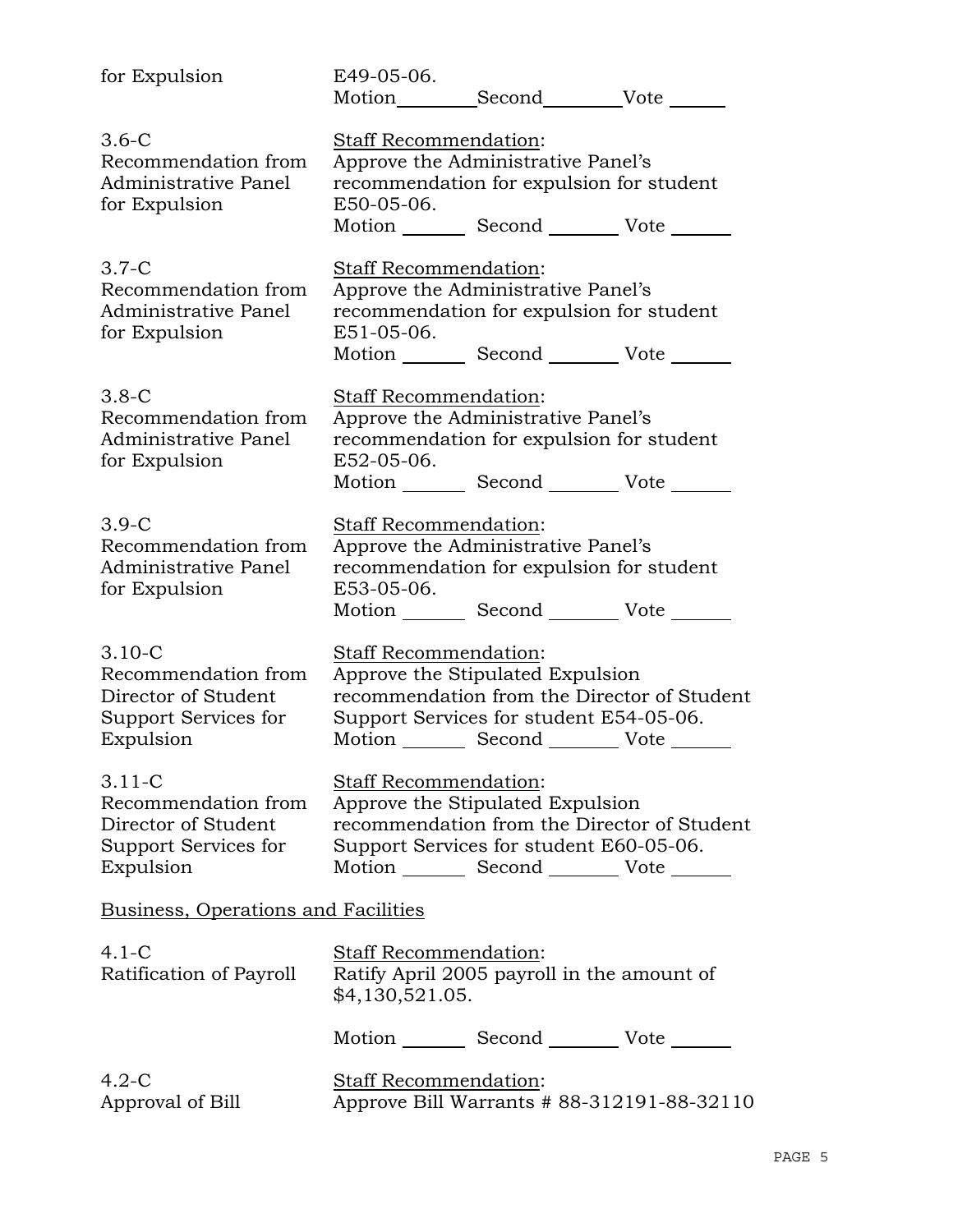| Warrants                                                                                              | in the amount of $$4,932,892.11$ .                                                                                                                                                                                      |                                                                                                                                             |                                                  |  |
|-------------------------------------------------------------------------------------------------------|-------------------------------------------------------------------------------------------------------------------------------------------------------------------------------------------------------------------------|---------------------------------------------------------------------------------------------------------------------------------------------|--------------------------------------------------|--|
|                                                                                                       |                                                                                                                                                                                                                         | Motion _________ Second __________ Vote _______                                                                                             |                                                  |  |
| $4.3-C$<br>Intra-Budget Transfers                                                                     | Staff Recommendation:<br>Approve the request for Intra-Budget Transfers for<br>March 2006.                                                                                                                              |                                                                                                                                             |                                                  |  |
|                                                                                                       |                                                                                                                                                                                                                         | Motion _________ Second __________ Vote _______                                                                                             |                                                  |  |
| $4.4-C$<br>Resolution #06-23 to<br>Declare Certain<br><b>Equipment Surplus</b><br>and/or Obsolete.    | Staff Recommendation:                                                                                                                                                                                                   | Adopt Resolution #06-23 to declare certain<br>and condition of the designated equipment.<br>Motion _________ Second __________ Vote _______ | equipment surplus and/or obsolete due to the age |  |
|                                                                                                       |                                                                                                                                                                                                                         |                                                                                                                                             |                                                  |  |
| $4.5-C$<br>Memorandum of<br>Understanding (MOU)<br>with City for the<br>Design and<br>Construction of | Staff Recommendation:<br>Approve the Memorandum of Understanding<br>(MOU) with the City for the Design and<br>Construction of Improvements at Bancroft Middle<br>School.                                                |                                                                                                                                             |                                                  |  |
| Improvements at<br>Bancroft Middle School                                                             |                                                                                                                                                                                                                         | Motion _________ Second __________ Vote _______                                                                                             |                                                  |  |
| $4.6-C$<br>Change Order #1 for<br>Site Improvements to<br>Jefferson School                            | Staff Recommendation:<br>Approve Change Order #1 for Coulter Construction<br>for the Jefferson Casework Project, Bid package<br>05-13. The \$6,138.71 represents a 1.93% increase<br>from the original contract amount. |                                                                                                                                             |                                                  |  |
|                                                                                                       |                                                                                                                                                                                                                         | Motion Second Vote                                                                                                                          |                                                  |  |

# **CONFERENCE**

These items are submitted for advance planning and to assist the Board in establishing future agenda items. The Board may, however, take action on the following:

# General Services

| $1.1-CF$            | <b>Staff Recommendation:</b>                  |        |      |
|---------------------|-----------------------------------------------|--------|------|
| Schedule of Regular | The Board will discuss and consider approving |        |      |
| 2006/07 Board       | the schedule for regular Board Meetings for   |        |      |
| Meetings            | 2006/2007.                                    |        |      |
|                     | Motion                                        | Second | Vote |